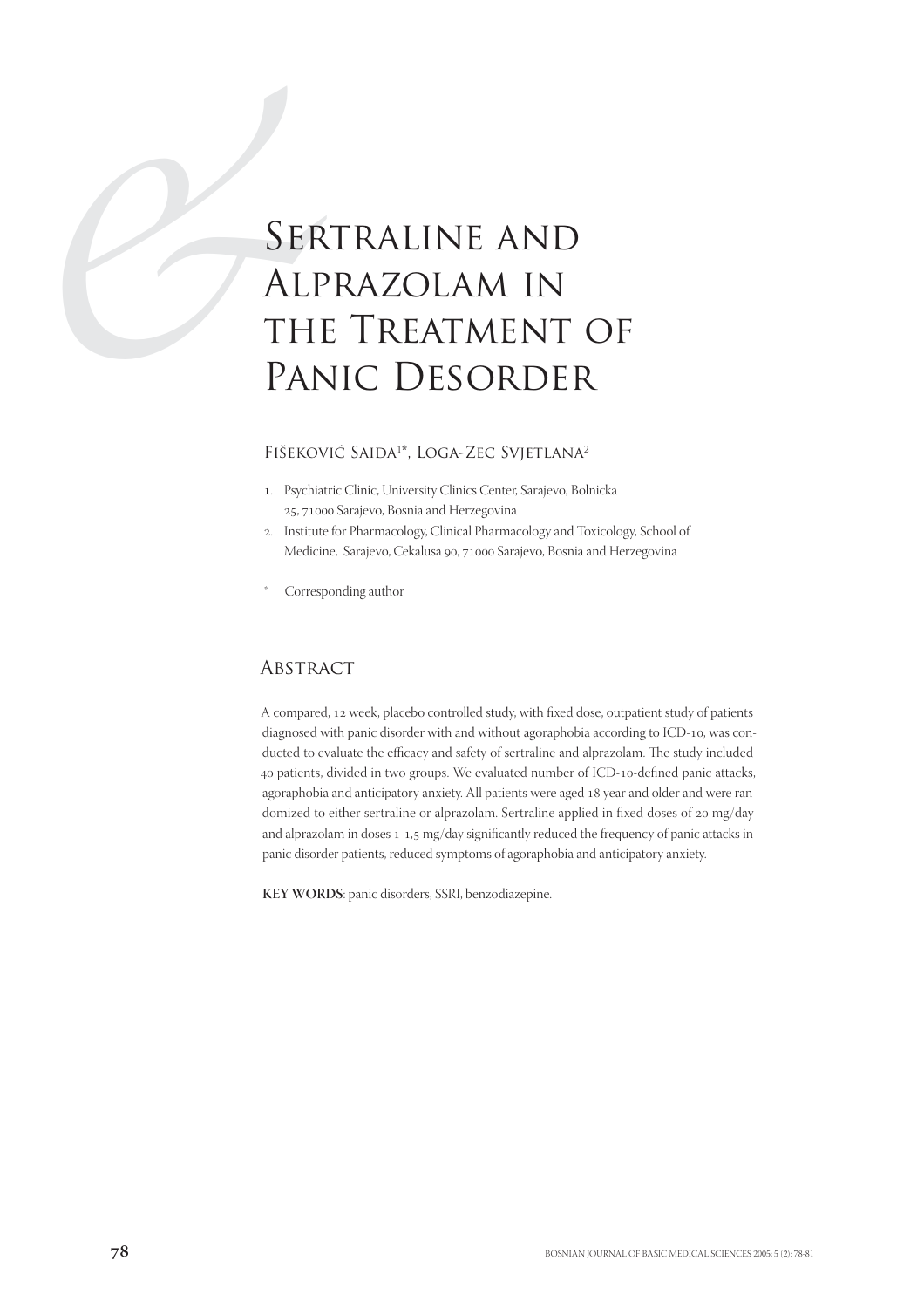## **INTRODUCTION**

Panic disorder implied possible efficiency of the selective serotonin reuptake inhibitor (SSRI) in the treatment (1). Lifetime prevalence in the USA and Europe is 3%. Very often this disorder affects young population  $(2)$ . Sertraline is a specific and potent, highly selective SSRI which can be used in the treatment of panic disorder with or without agoraphobia  $(3,4)$ . Generally, panic disorders and panic attacks affect approximately 11% of the general population. This study examines the effects of prior benzodiazepine treatment, alprazolam compared to the current treatment with sertraline among patients with panic disorder with or without agoraphobia. It is well known that the majority of patients with panic disorder are treated with benzodiazepines, but the effectiveness of this therapy is insufficient, especially in cases where agoraphobia and anticipating anxiety were present  $(5)$ .

## Patients and Methodology

This study involved 40 patients treated at the out-patient department with diagnosed panic disorder with or without agoraphobia according to the ICD-10 criteria. All patients were older than 18. They were divided into the two groups. First group of 20 patients was treated with  $\frac{1}{20}$  mg/day of sertraline, and second (20 patients) with  $1-1, 5$  mg/day of alprazolam over  $12$  weeks period. In this research a questionnaire was applied that consisted of basic social and demographic data, Hamilton Anxiety Rating Scale (HAMA), and Hamilton Depression Rating Scale (HAMD), as well as questionnaire about the side effects of the applied medications.

# **RESULTS**

Table 1. presents gender structure of the sample. We can notice that there is no statistically significant difference, although there are slightly more women in the group treated with sertraline. Table 2. displays the age structure of the sample. We can notice that the most dominant age group is 30-39 for those treated with sertraline, and 20-29 for those treated with alprazolam. There is no statistically significant difference between the groups. Table 3. presents the mean values of age in both groups, which does not differ significantly. The mean age in the group of patients treated with sertraline is 35 years; while in the group of patients treated with alprazolam is

|               |               |   |                   | <b>MEDICATION</b> |              |  |
|---------------|---------------|---|-------------------|-------------------|--------------|--|
|               |               |   | <b>SERTRALINE</b> | ALPRAZOLAM        | <b>TOTAL</b> |  |
| <b>GENDER</b> | MALE          | N | 8                 | 10                | 18           |  |
|               |               | % | 40,0              | 50,0              | 45,0         |  |
|               | <b>FEMALE</b> | N | 12                | 10                | 22           |  |
|               |               | % | 60,0              | 50,0              | 55,0         |  |
| TOTAL         |               | N | 20                | 20                | 40           |  |
|               |               | % | 100,0             | 100,0             | 100,0        |  |

TABLE 1. Patients according to gender

|              |             |      | <b>MEDICATION</b> |                |       |
|--------------|-------------|------|-------------------|----------------|-------|
|              |             |      | <b>SERTRALINE</b> | ALPRAZOLAM     | TOTAL |
| AGE          | 20-29 YEARS | N    | 7                 | 7              | 14    |
|              |             | $\%$ | 35,0              | 35,0           | 35,0  |
|              | 30-39 YEARS | N    | 9                 | 5              | 14    |
|              |             | $\%$ | 45,0              | 25,0           | 35,0  |
|              | 40-49 YEARS | N    | $\overline{2}$    | $\overline{4}$ | 6     |
|              |             | %    | 10,0              | 20,0           | 15,0  |
|              | 50 AND MORE | N    | $\overline{2}$    | $\overline{4}$ | 6     |
|              |             | %    | 10,0              | 20,0           | 15,0  |
| <b>TOTAL</b> |             | N    | 20                | 20             | 40    |
|              |             | %    | 100,0             | 100,0          | 100,0 |

TABLE 2. Patients according to age

Chi-square = 2,476 p>0,05

Chi-square=0,525 p>0,05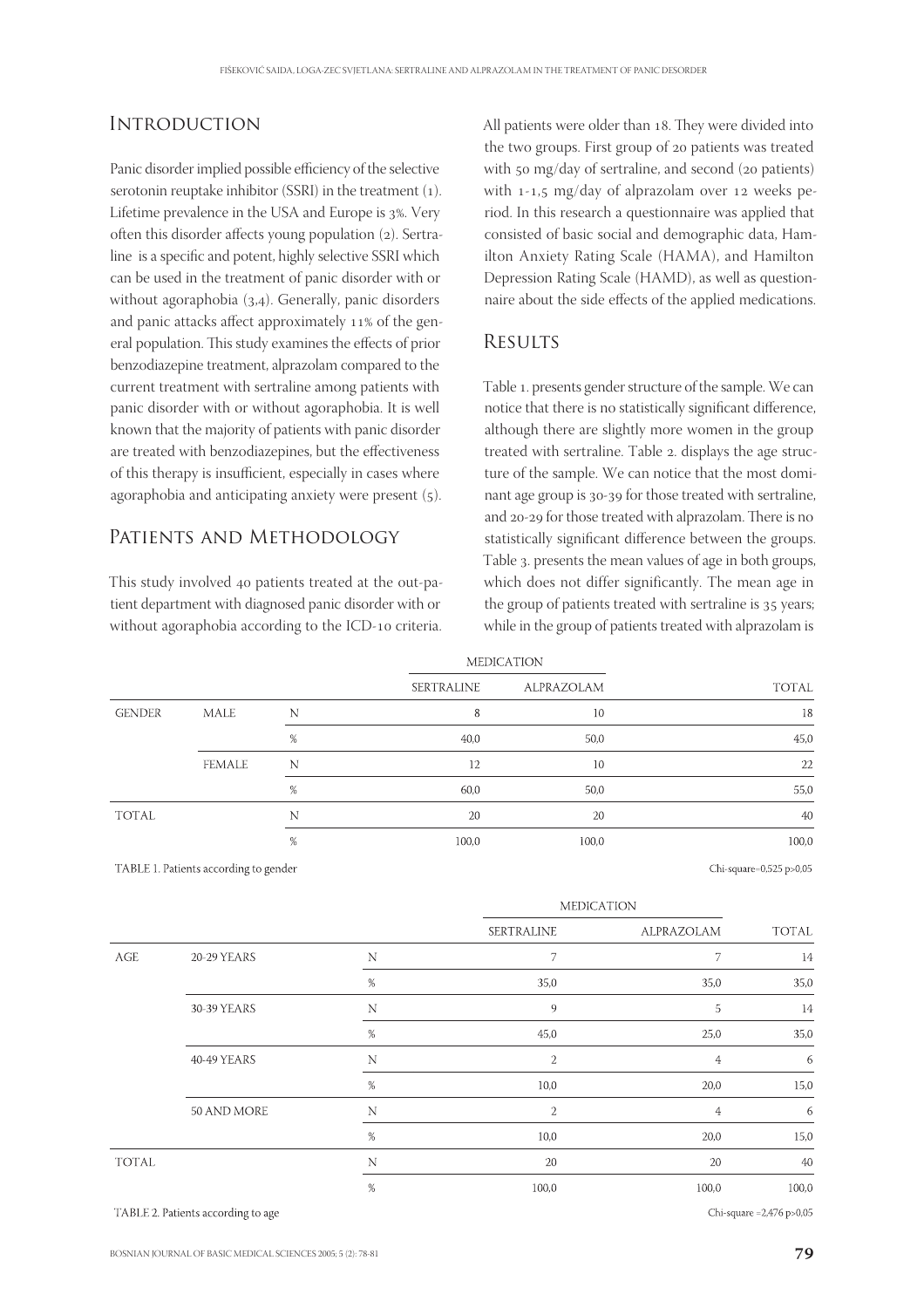| <b>MEDICATION</b>                | N                                    | <b>MEAN</b> | STANDARD DEVIATION |        |                            | STANDARD ERROR MEAN                                 |       |        |
|----------------------------------|--------------------------------------|-------------|--------------------|--------|----------------------------|-----------------------------------------------------|-------|--------|
| 20<br><b>SERTRALINE</b><br>35,00 |                                      | 9,205       |                    |        | 2,058                      |                                                     |       |        |
| <b>ALPRAZOLAM</b>                | 20                                   | 36,65       | 11.123             |        |                            | 2,487                                               |       |        |
|                                  | TABLE 3. Overview of the average age |             |                    |        |                            | Lavene test for quality of variances F=2,296 p>0,05 |       |        |
| <b>APPLIED MEDICATION</b>        |                                      |             | WEEK 1             | WEEK 2 | WEEK 3<br>WEEK 4<br>WEEK 5 |                                                     |       | WEEK 6 |
| <b>SERTRALINE</b>                | <b>MEAN</b>                          |             | 25,35              | 17,35  | 10,20                      | 5,25                                                | 3,20  | 1,00   |
|                                  | STANDARD DEVIATION                   |             | 8.732              | 6,635  | 5,745                      | 4,482                                               | 4,830 | 1,622  |
| <b>ALPRAZOLAM</b>                | <b>MEAN</b>                          |             | 27,85              | 20,00  | 12,70                      | 6.05                                                | 2.40  | 1,25   |
|                                  | STANDARD DEVIATION                   |             | 8,677              | 6.407  | 5.131                      | 4,872                                               | 3,085 | 2.489  |
| <b>TOTAL</b>                     | <b>MEAN</b>                          |             | 26,60              | 18,67  | 11,45                      | 5,65                                                | 2,80  | 1,12   |
|                                  | STANDARD DEVIATION                   |             | 8,685              | 6,577  | 5,524                      | 4,638                                               | 4,020 | 2,078  |

TABLE 4. Comparison of the results at the Hamilton Rating Scale for Depression (HAMD)

45  $40.6$  $40$ - Sertraline - Alprazolam  $\mathcal{R}^{\dagger}$  $\overline{3}$  $25$ **MEAN**  $\sigma$  $\overline{20}$  $16$  $15.8$  $\frac{1}{10}$ 3.85  $\theta$  $W_{\text{Pek}}$  $W_{\text{eek}}$ Week 1 Week 3 Week 4  $W_{\rho\rho}$ k 5 Friedman test 190,7407 p<0,05 CHART 1. Comparison of the results at the Hamilton Rating Scale for Anxiety (HAMA)

36,65 years. Table 4. presents comparison of the results at the Hamilton Rating Scale for Depression (HAMD) between the two groups, where we can see depressive symptoms decreased at the end of the second week that in the group of patients treated with sertraline  $(p<0.05)$ . At the Chart 1. results of the Hamilton Rating Scale for Anxiety are presented. It is noticeable that in the group of patients treated with SSRI, beside the higher initial scores, there was a significant decrease of anxiety symptoms after the second week, compared to alprazolam. Group treated with alprazolam shows less effects of the medication in terms of reliving anxiety symptoms after the third week. Chart 2. shows the frequencies of panic attacks and anticipating anxiety. It is noticeable that in the group of patients treated with SSRI, already during the second week, among 30% of patients panic attacks disappeared, while anticipating anxiety disappeared in 10% of cases. After the fourth week Panic attacks and anticipating anxiety completely withdrew. ( $p<0.05$ ). It is noticeable in the Chart 3. that fears sig-

95  $10<sub>1</sub>$ Ì.  $\overline{9}$  $\overline{8}$ - Panic attacs  $\overline{7}$ - Anticipating anxiety 55  $6<sup>1</sup>$  $\frac{9}{6}$  $5<sub>0</sub>$  $\overline{4}$  $\overline{3}$  $\overline{2}$  $\overline{1}$ Week 1 Week 2 Week 3 Week 4 Week 5 Week 6 Friedman test 190,7407 p<0,05 CHART 2. Overview of the panic attacks and anticipating anxiety

Friedman test 179,3063 p<0,05



nificantly decreased among patients treated sertraline and alprazolam, although patients treated with sertraline felt the effect of the medication somewhat sooner, or to be more precise during the third week  $(P<0.05)$ .